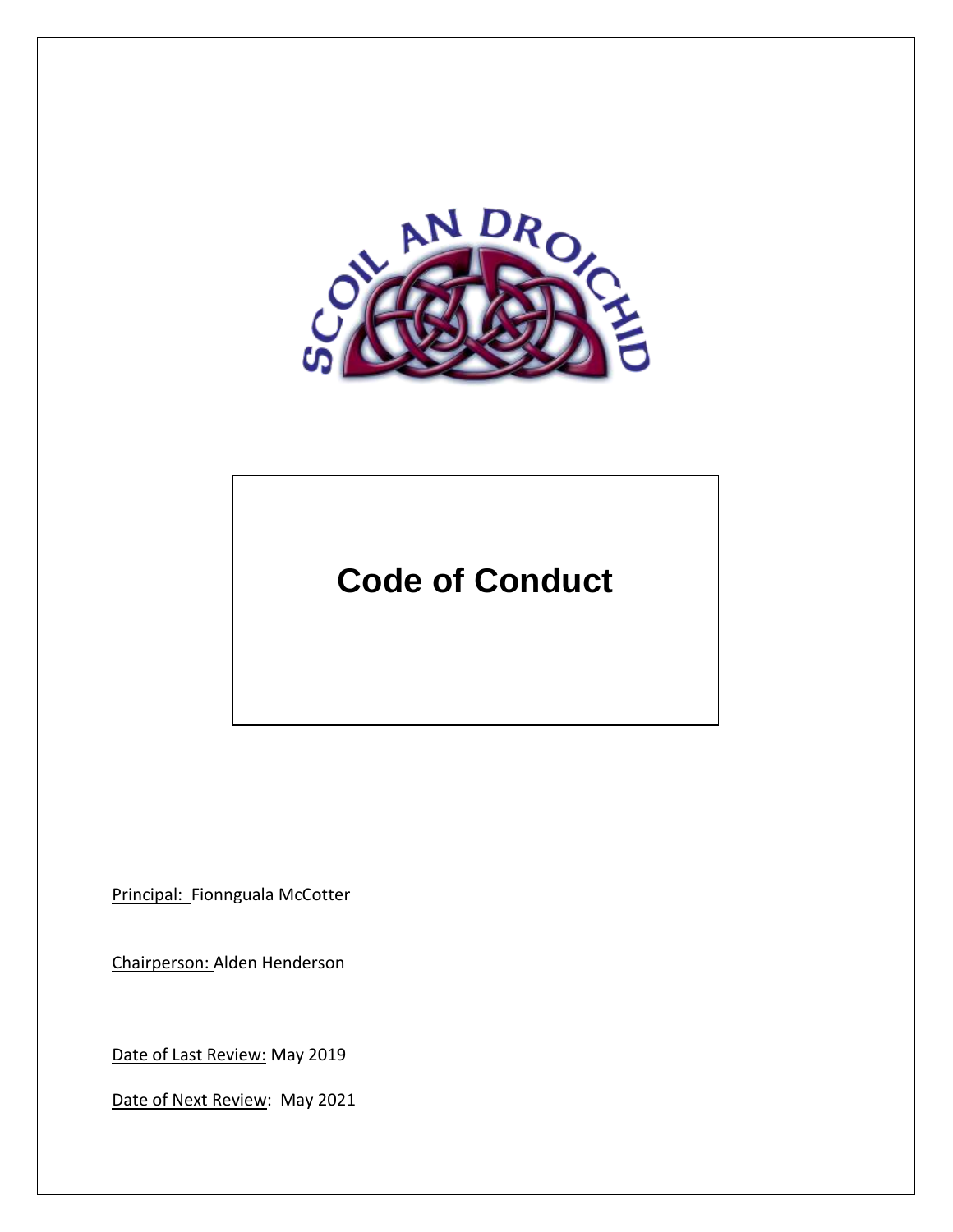

# **Code of Conduct**

# **(Scoil / Naíscoil an Droichid)**

#### **INTRODUCTION**

.

This Code of Conduct is intended as a guide and a help to all school staff. It sets out standards of conduct which staff are expected to follow when within, or representing the School. This code is not exhaustive but is written to assist staff and it is important that staff should take advice and guidance if necessary.

The underlying purpose is to ensure that Scoil an Droichid provides a high quality service to its pupils and stakeholders in accordance with our Mission Statement and to promote public confidence in the integrity of the School. It takes in the requirements of the law and attempts to define the required levels of professionalism to ensure the well-being of the School, its staff and its customers. It has been drafted to comply with School Policies and Procedures

Staff are requested to read this Code carefully and consider the issues which it raises. The Principal should also ensure that all staff are aware of the Code's contents and are fully briefed on its implications. Reference to this Code will be made in all contacts of employment, and copies will be given to all staff. In addition, the induction programme for all new staff will reinforce the principles of this Code. Investigations of alleged breaches of this Code will be covered under the School's Disciplinary procedures and related codes of practice.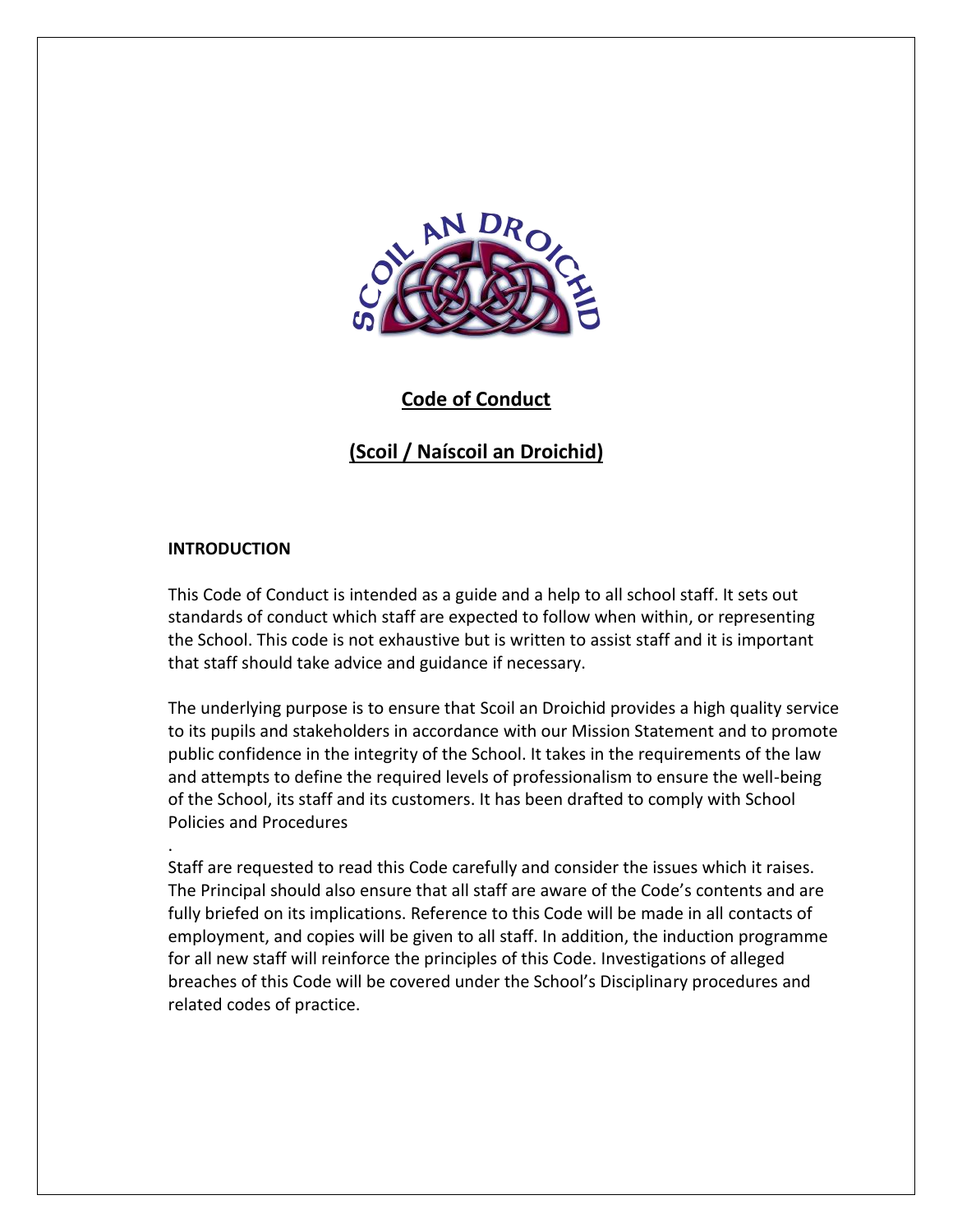#### **CODE OF CONDUCT**

Staff's off-duty hours are their personal concern, but they should avoid a position where duty and private interests conflict. This includes:

- Staff members making online associations/friendships with current pupils via social networking sites such as Facebook, should be aware of the e-Safety Policy
- Staff members using texting/email facilities on either their mobile phone or PC/Mac to communicate with current pupils should be aware of the appropriate Code of Conduct
- Scoil an Droichid does not seek to preclude staff unreasonably from undertaking additional employment, but Staff are required to devote their full time, attention and abilities to their duties during working hours and to act in the best interests of the School at all times. Accordingly, they must not, without the written consent of the Board of Governors, undertake any employment or engagement which might interfere with the performance of their duties or conflict with the interests of the School. It follows that, regardless of whether you are employed on a full-time or fractional contract, you are required to notify the Principal of any employment or engagement which you intend to undertake whilst in the employment of the School. (Including any such employment or engagement which commenced before employment began with the School).

### **SPECIFIC ASPECTS**

**Discrimination**: Staff must at all times observe the School's Equal Opportunities Policies for staff and pupils and treat pupils, parents and other stakeholders in accordance with those policies.

**Health and Safety**: Staff must take care of their personal hygiene, safety and welfare, and that of other persons who may be affected by their acts or omissions. All staff must comply with the requirements of the School Health and Safety policy and relevant legislation and regulations, and also ensure that pupils do likewise.

**Fire**: Staff must familiarise themselves with the fire precautions, procedures and drill routines. They must regard practice fire drills or building evacuations in a positive manner, and ensure they are perceived by pupils as an essential precaution to prevent risk of injury or fatality.

**Business Practice**: Staff must maintain an impeccable standard of integrity in all their professional relationships.

**Media**: Other than on matters of publicity, only the Principal or Chair of BoG is authorised to speak or send any communication on behalf of the School to members of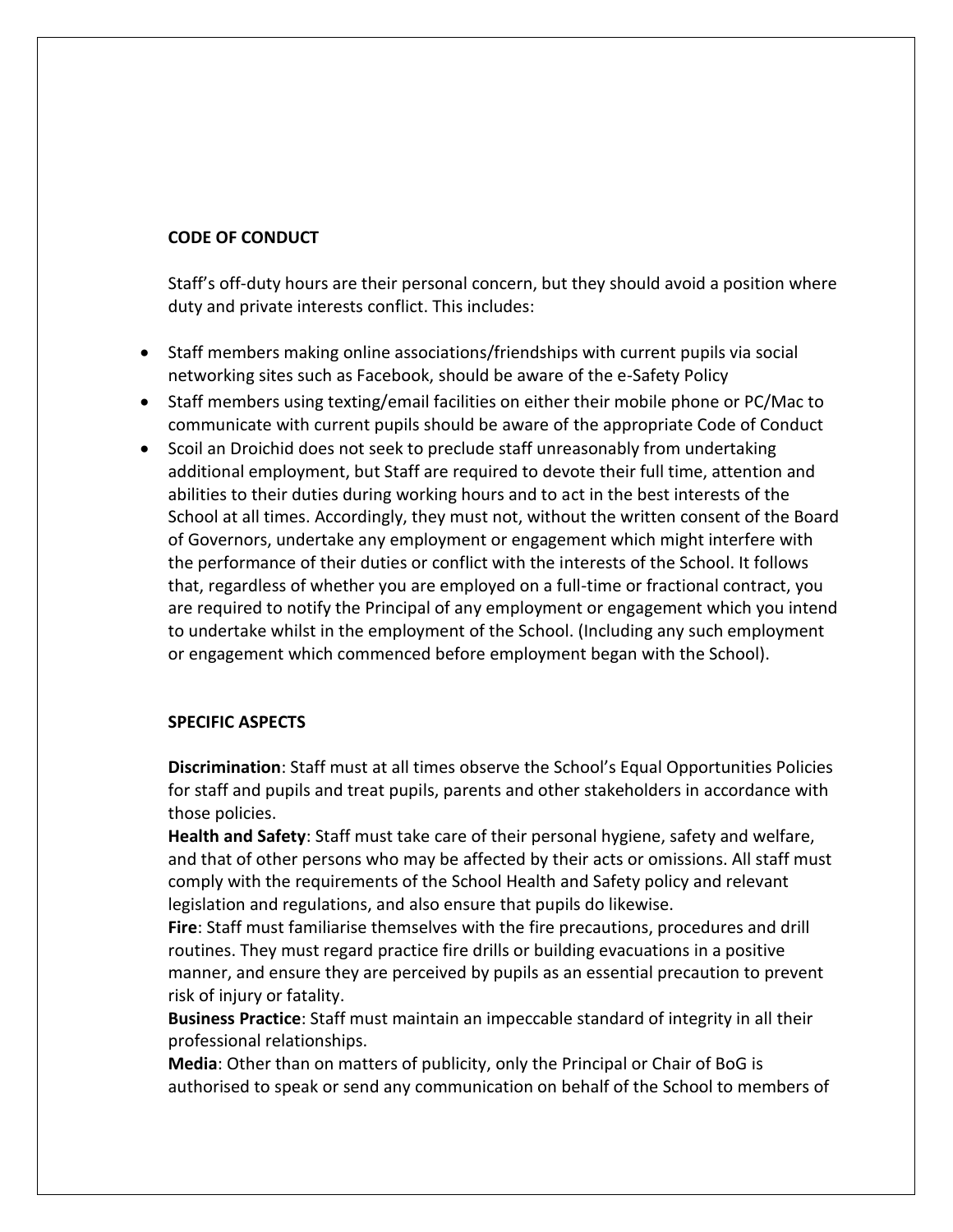the press or broadcast media. This decision is to avoid any embarrassment or unfair pressure on staff. This authorisation may be extended by the Principal to other staff members.

**Copyright**: Staff shall observe copyright laws on computer software, audio-visual and printed material.

**Data Protection Act**: It is the responsibility of all employees to ensure the School's compliance with the Data Protection Act. Personal data must only be used to assist you to carry out your work; it must not be given to people who have no right to see it. All staff should maintain the security of all computerised databases of information on individuals, whether they are staff, pupils or members of the general public. Staff should refer any queries to the Principal.

## **GENERAL POINTS**

- Staff should display the highest possible standards of professional behaviour that is required in an educational establishment see Appendix 1
- Staff should seek to co-operate with their colleagues, providing support, help and guidance as required by them and their line manager, and enable effective communication throughout the School.
- Staff should not use their position in the School for private advantage or gain.
- Staff should avoid words and deeds that might bring the School into disrepute or might undermine colleagues in the perception of others (staff/pupils/parents/community).
- Staff should retain professional independent objectivity and not promote dogma or political bias to others in their working activities.
- Staff should be aware of, and should follow School policies systems and procedures. They should normally communicate through the line management structure, and should ensure pupils do likewise.
- Continuing professional development and support shall be provided by the School and, where appropriate and agreed, will be based on the objectives of the School Development Plan. Periodically, employees will be required to attend certain training activities.
- Staff must obtain permission from the Principal before taking pupils off the school premises.
- Staff must obtain permission from the Principal before arranging for any visitors to come into the school.
- Staff must obtain permission from the Principal before incurring any expenditure on behalf of the School.
- Staff should attend their place of work punctually in accordance with their conditions of service and at the times agreed with their line manager. Those unable to avoid being late must inform the Principal as soon as they can. If a member of staff is unable to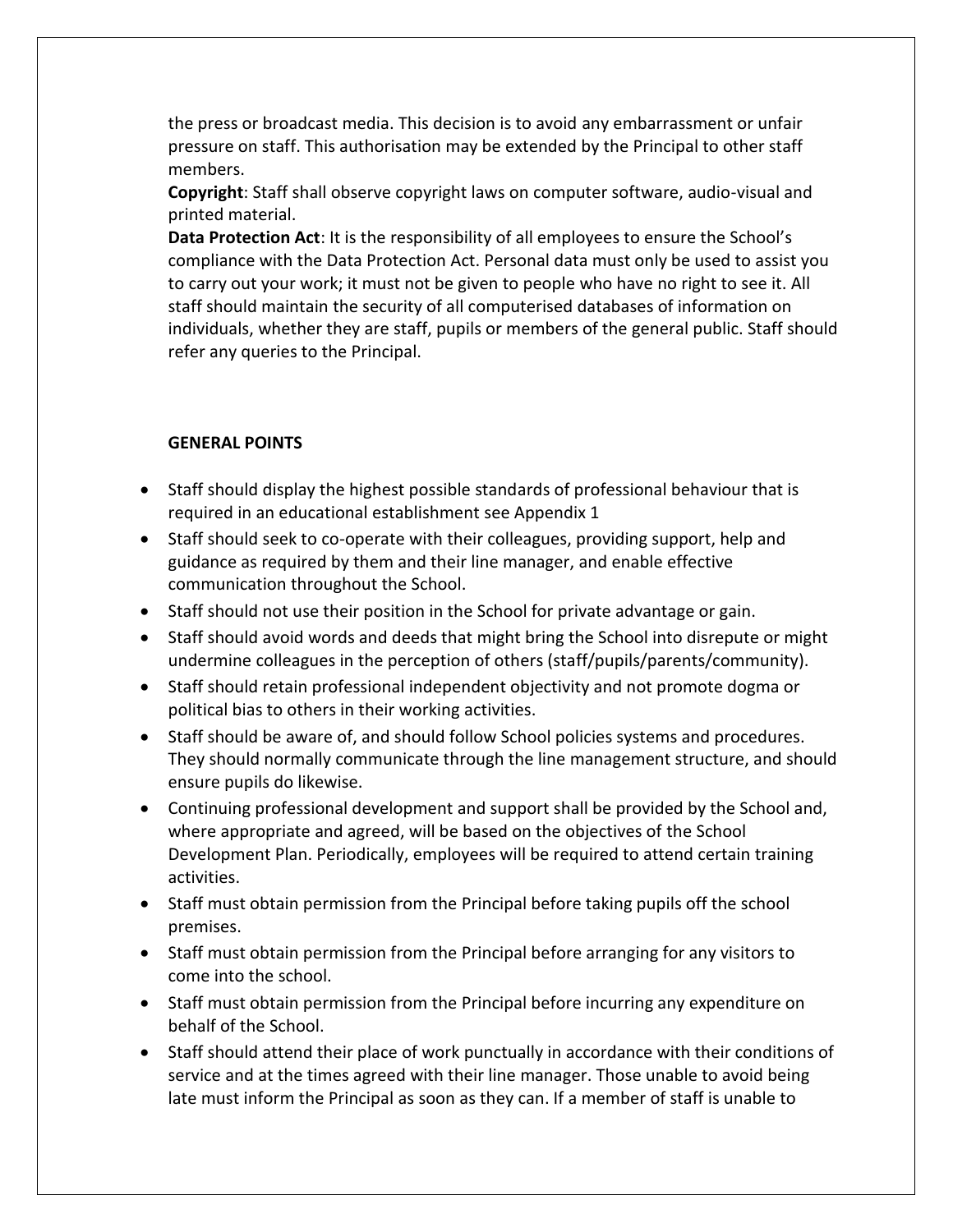attend their work they must notify the Principal themselves so that alternative cover arrangements may be made.

## **ADMINISTRATIVE DUTIES**

Teaching staff shall maintain and properly complete a register for all classes. The attendance register should be completed daily, using SIMS. See Attendance Policy

## **Physical Contact with Pupils**

- As a general principle, staff are advised not to make unnecessary physical contact with their pupils.
- It is unrealistic and unnecessary, however, to suggest staff should touch pupils only in emergencies. In particular, a distressed child, especially a younger child, may need reassurance involving physical comforting, as a caring parent would provide. Staff should not feel inhibited from providing this.
- Staff should never touch a child who has clearly indicated that he/she is, or would be, uncomfortable with such contact, unless it is necessary to protect the child, others or property from harm.
- Physical punishment is illegal, as is any form of physical response to misbehaviour, unless it is by way of necessary restraint.
- Staff, who have to administer first-aid to a pupil, should ensure wherever possible that this is done in the presence of other children or another adult. However, no member of staff should hesitate to provide first-aid in an emergency simply because another person is not present.
- Staff should be aware of the implications of the Intimate Care Policy
- Any physical contact which would be likely to be misinterpreted by the pupil, parent or other casual observer should be avoided.
- Following any incident where a member of staff feels that his/her actions have been, or may be, misconstrued, a written report of the incident should be submitted immediately to the Designated Teacher for Child Protection/Principal.
- Staff should be particularly careful when supervising pupils in a residential setting, or in approved out of school's activities, where more informal relationships tend to be usual and where staff may be in proximity to pupils in circumstances very different from the normal school/work environment.